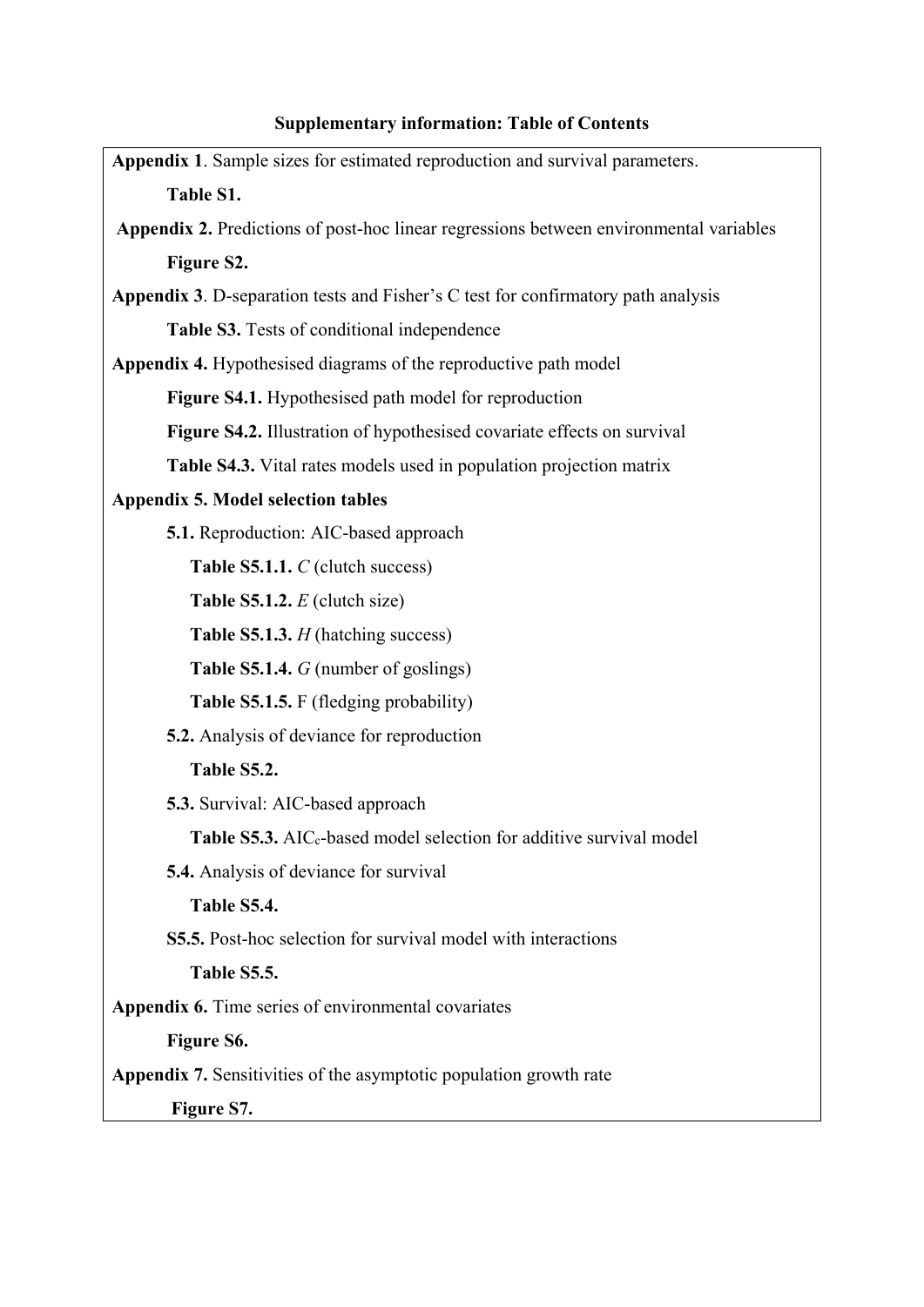**Appendix 1**. Sample sizes for estimated reproduction and survival parameters.

**Table S1.** Annual sample size (N) for parameter *C*, *E*, *H*, *G*, *F*,  $\phi$ f and  $\phi$ <sub>ad</sub>. **N**<sub>C</sub> is the total number of marked females observed on the nesting islands and N<sub>E</sub> the number of females with a clutch. N<sub>H</sub> is the number of females observed at Ny-Ålesund and N<sub>G</sub> is the number of females with at least one gosling. N<sub>F</sub> is the number of females observed with at least one fledgling. N<sub>fledgling</sub> describes the number of marked fledglings observed at Ny-Ålesund to estimate ϕf and **Nadult** is the number of marked adults to estimate  $\phi_{ad}$ .

| Year | Sample size |       |             |       |                  |                        |        |  |  |
|------|-------------|-------|-------------|-------|------------------|------------------------|--------|--|--|
|      | $N_C$       | $N_E$ | $N_{\rm H}$ | $N_G$ | $N_F$            | $N_{\text{fledgling}}$ | Nadult |  |  |
| 1990 | 54          | 16    | 54          | 33    | 33               |                        | 101    |  |  |
| 1991 |             |       | 107         | 65    | 65               | 177                    | 218    |  |  |
| 1992 | 210         | 55    | 186         | 70    | 70               | 107                    | 389    |  |  |
| 1993 | 232         | 87    | 222         | 103   | 93               | 55                     | 445    |  |  |
| 1994 | 267         | 9     | 257         | 12    | $\boldsymbol{7}$ | $\mathbf{1}$           | 516    |  |  |
| 1995 | 234         | 56    | 231         | 157   | 117              | 128                    | 464    |  |  |
| 1996 | 279         | 82    | 273         | 168   | 155              | 228                    | 561    |  |  |
| 1997 |             |       | 196         | 110   | 67               | 130                    | 408    |  |  |
| 1998 | 331         | 67    | 257         | 43    | 18               | 89                     | 655    |  |  |
| 1999 | 346         | 84    | 344         | 115   | 71               | $\overline{2}$         | 656    |  |  |
| 2000 | 426         | 97    | 381         | 86    | 74               | 5                      | 891    |  |  |
| 2001 | 322         | 163   | 293         | 155   | 99               | 54                     | 654    |  |  |
| 2002 |             |       | 209         | 58    | 47               |                        | 482    |  |  |
| 2003 | 212         | 57    | 179         | 22    | 17               | 10                     | 448    |  |  |
| 2004 |             |       |             |       |                  | 15                     | 309    |  |  |
| 2005 | 248         | 172   | 243         | 131   | 101              | 68                     | 555    |  |  |
| 2006 | 227         | 109   | 219         | 114   | 63               | 6                      | 491    |  |  |
| 2007 | 273         | 78    | 223         | 164   | 101              | 33                     | 594    |  |  |
| 2008 | 193         | 120   | 174         | 59    | 25               | 6                      | 395    |  |  |
| 2009 | 228         | 123   | 214         | 127   | 96               | 66                     | 457    |  |  |
| 2010 | 252         | 110   | 218         | 164   | 87               | 54                     | 492    |  |  |
| 2011 | 177         | 83    | 174         | 132   | 80               | 133                    | 330    |  |  |
| 2012 | 222         | 112   | 184         | 128   | 95               |                        | 413    |  |  |
| 2013 | 200         | 81    | 197         | 76    | 55               | 4                      | 354    |  |  |
| 2014 | 214         | 93    | 188         | 87    | 55               | $\mathbf{1}$           | 392    |  |  |
| 2015 | 233         | 101   | 217         | 134   | 100              | 10                     | 430    |  |  |
| 2016 | 262         | 96    | 248         | 164   | 106              | 177                    | 458    |  |  |
| 2017 | 186         | 60    | 184         | 122   | 79               |                        | 327    |  |  |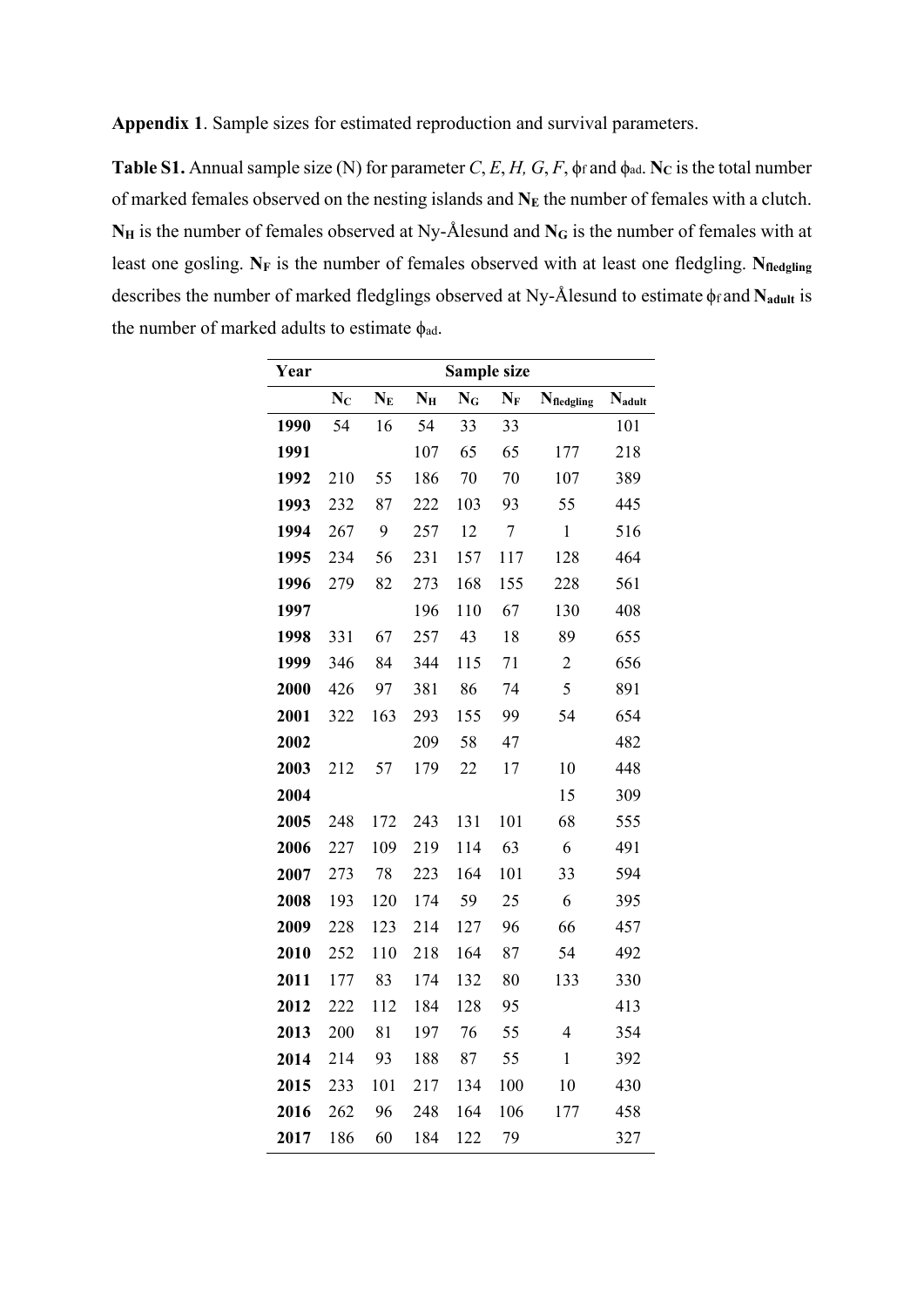**Appendix 2.** Predictions of post-hoc linear regressions between environmental variables

The estimated correlation between (a) spring onset date and timing of snowmelt, (b) mid-June to mid-July temperature and onset of plant growth and (c) mid-July to mid-August precipitation and biomass of *P. arctica*. Timing of snow-melt at Ny-Ålesund was measured using satellite data (Maturilli, Herber & König-Langlo 2015). The measure of the onset of the plant growing season was defined as the mean (Julian) date when the pixel-specific Normalized Difference Vegetation Index (NDVI) values exceeded 70% of mid-summer NDVI. NDVI values were calculated from MODIS Terra data for a polygon of size 2.3 km close to Ny-Ålesund, which were available from Karlsen *et al.* (2014; 2018). The measure of average standing crop of *P. arctica* was taken from a long-term experiment at Ny-Ålesund. Measurements were taken during July to August from exclosures (to prevent grazing), the leaf length of four individual shoots was measured at five-day intervals, at ten exclosures, and standing crop was calculated as the average sum of leaf lengths per shoot (mm/shoot) over the growing season (Krikke 2014).



**Figure S2.** Predicted correlations between (a) timing of snow-melt and spring onset (b) onset of plant growth and temperature mid-June to mid-July, Tsval,jj, and (c) mid-July to mid-August precipitation, Psval,ja, and biomass of *P. arctica* (i.e. average standing crop), shown as slopes with 95% confidence intervals estimated used the delta method (Powell 2007) with the data distribution.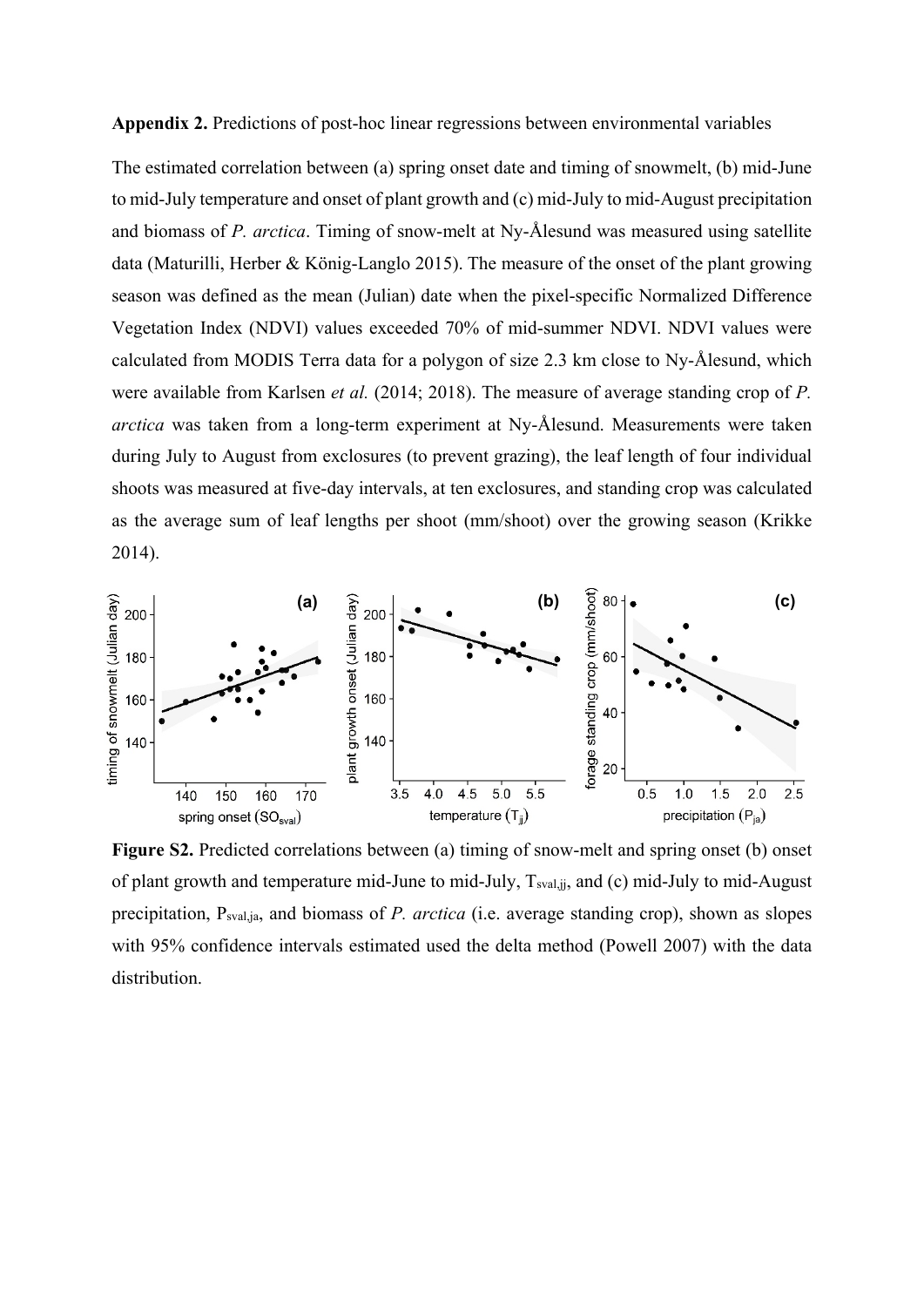#### **References**

Karlsen, S.R., Anderson, H.B., Van der Wal, R. & Hansen, B.B. (2018) A new NDVI measure that overcomes data sparsity in cloud-covered regions predicts annual variation in groundbased estimates of high arctic plant productivity. Environmental Research Letters, 13, 025011.

Karlsen, S.R., Elvebakk, A., Høgda, K.A. & Grydeland, T. (2014) Spatial and temporal variability in the onset of the growing season on Svalbard, Arctic Norway—measured by MODIS-NDVI satellite data. Remote Sensing, 6, 8088-8106.

Krikke, M. (2014) Are foraging conditions deteriorating on a goose grazed tundra on Spitsbergen? Masters Thesis, University of Groningen.

Maturilli, M., Herber, A. & König-Langlo, G. (2015) Surface radiation climatology for Ny-Ålesund, Svalbard (78.9° N), basic observations for trend detection. Theoretical and Applied Climatology, 120, 331-339.

Powell, L.A. (2007) Approximating variance of demographic parameters using the delta method: a reference for avian biologists. The Condor, 109, 949-954.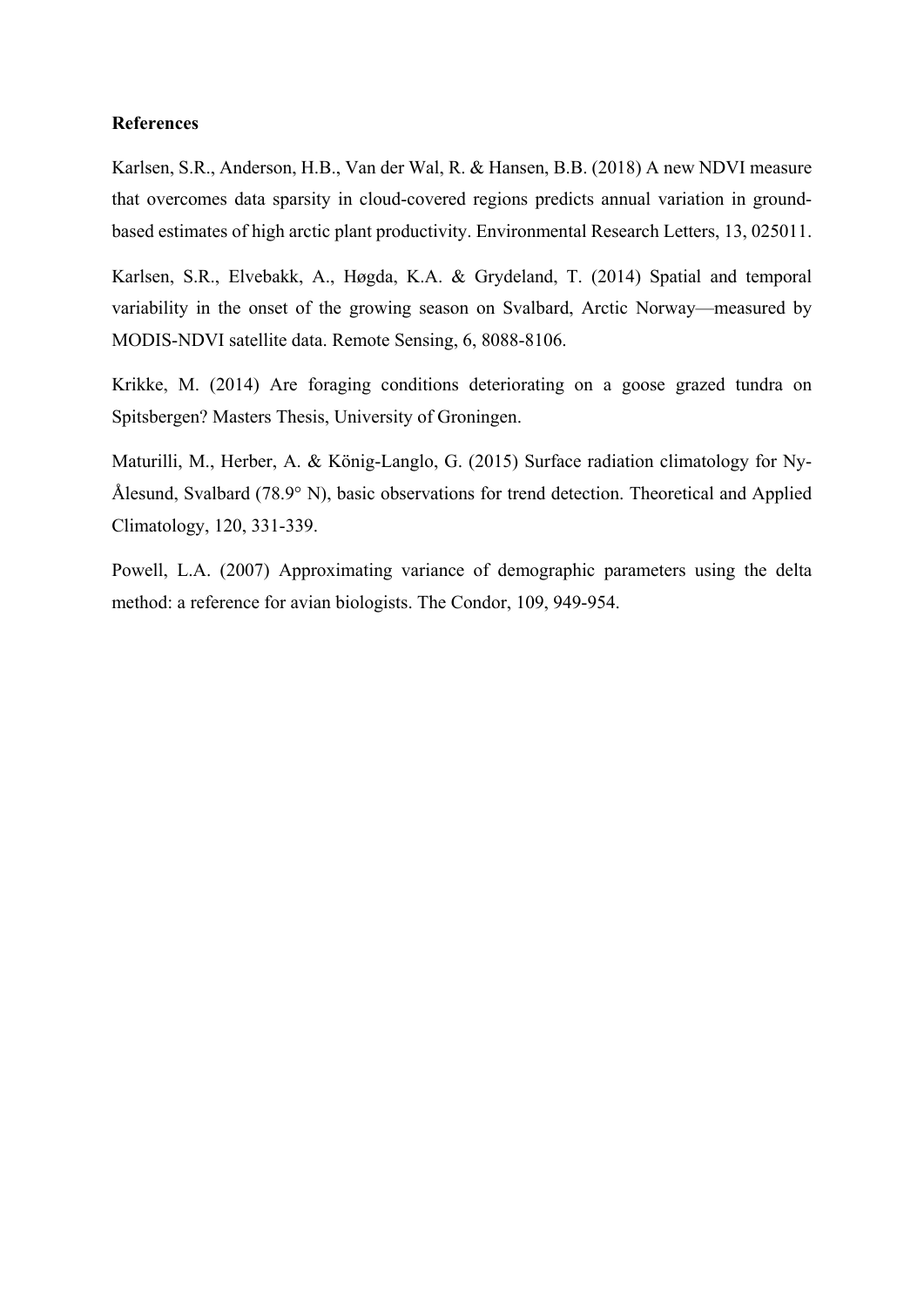**Appendix 3**. D-separation tests and Fisher's C test for confirmatory path analysis

Confirmatory path analysis was used to identify the best model of reproduction, all proposed independence relationships among variables were tested using d-separation tests (Shipley 2009; Shipley 2016). Each d-separation gives the necessary conditions for two variables to be independent, conditional on a set of other variables. We determined a basis set of independence statements, containing all pairs of variables without a direct link (Shipley 2000; Shipley 2016). We tested the null probability of each conditional independence statement in the basis set and evaluated the fit of the path diagram with a Fisher's C test (Shipley 2000); C =  $\sum$  In (p<sub>i</sub>), where pi is the null probability of each independence statement and C follows a Chi-squared distribution of 2*k* degrees of freedom. The Fisher's C test statistic for hypothesised path model of reproduction was 36.39 (df =34, p-value = 0.36), supporting the null hypothesis that all conditional independence claims were respected. Therefore, we could conclude that no links were missing from the model and that the path diagram fitted well.

**Table S3.** Tests of conditional independence for the basis set as specified by the a-priori hypothesised path model.  $X \parallel Y$  {Z<sub>i</sub>, Z<sub>j</sub>.. indicates that X and Y are probabilistically independent conditional on Z covariates.

| <b>Basis set</b>                                                                                       | <b>Partial slopes (SE)</b> | <b>F</b> value | <b>Null</b><br>probability |
|--------------------------------------------------------------------------------------------------------|----------------------------|----------------|----------------------------|
| $G \parallel$ snow {SO, N <sub>ad</sub> , E, T <sub>ii</sub> , P <sub>ii</sub> , fox}                  | 0.01(0.02)                 | 0.63           | 0.53                       |
| $C \parallel T_{ii}$ {SO, snow, N <sub>ad</sub> }                                                      | 0.15(0.25)                 | 0.61           | 0.54                       |
| $E \parallel T_{ii}$ {SO, snow, N <sub>ad</sub> }                                                      | 0.16(0.16)                 | 0.96           | 0.35                       |
| F    T <sub>ij</sub> {SO, snow, N <sub>ad</sub> , E, fox, G, T <sub>ja</sub> , P <sub>ja</sub> }       | $-0.54(0.32)$              | $-1.69$        | 0.09                       |
| $C \parallel P_{ii}$ {SO, snow, N <sub>ad</sub> }                                                      | $-0.03(0.20)$              | $-0.15$        | 0.88                       |
| $E \parallel P_{ii} \$ SO, snow, N <sub>ad</sub> }                                                     | 0.08(0.14)                 | 0.61           | 0.55                       |
| $F \parallel P_{ii}$ {SO, snow, N <sub>ad</sub> , E, fox, G, T <sub>ja</sub> , P <sub>ja</sub> }       | $-0.33(0.25)$              | $-1.33$        | 0.18                       |
| $C \parallel$ fox {SO, snow, N <sub>ad</sub> }                                                         | $-0.33(0.19)$              | $-1.72$        | 0.09                       |
| $E \parallel$ fox {SO, snow, N <sub>ad</sub> }                                                         | $-0.12(0.13)$              | $-0.93$        | 0.37                       |
| $C$ <sub>II</sub> T <sub>ja</sub> {SO, snow, N <sub>ad</sub> }                                         | 0.16(0.18)                 | 0.88           | 0.38                       |
| $E \parallel T_{ia}$ {SO, snow, N <sub>ad</sub> }                                                      | 0.00(0.12)                 | 0.03           | 0.98                       |
| $H \parallel$ T <sub>ia</sub> {SO, snow, N <sub>ad</sub> , E, T <sub>ii</sub> , P <sub>ii</sub> , fox} | 0.32(0.21)                 | 1.51           | 0.13                       |
| $G \parallel T_{ia} \{SO, N_{ad}, E, T_{ii}, P_{ii}, f \infty \}$                                      | 0.00(0.02)                 | 0.04           | 0.97                       |
| $C \parallel P_{ia}$ {SO, snow, N <sub>ad</sub> }                                                      | 0.07(0.22)                 | 0.30           | 0.77                       |
| $E \parallel P_{ia}$ {SO, snow, N <sub>ad</sub> }                                                      | $-0.04(0.15)$              | $-0.28$        | 0.78                       |
| H    $P_{ia}$ {SO, snow, N <sub>ad</sub> , E, T <sub>ii</sub> , P <sub>ii</sub> , fox}                 | $-0.35(0.24)$              | $-1.46$        | 0.14                       |
| $G \parallel P_{ia} \{SO, N_{ad}, E, T_{ii}, P_{ii}, f \infty \}$                                      | $-0.03(0.02)$              | $-1.55$        | 0.12                       |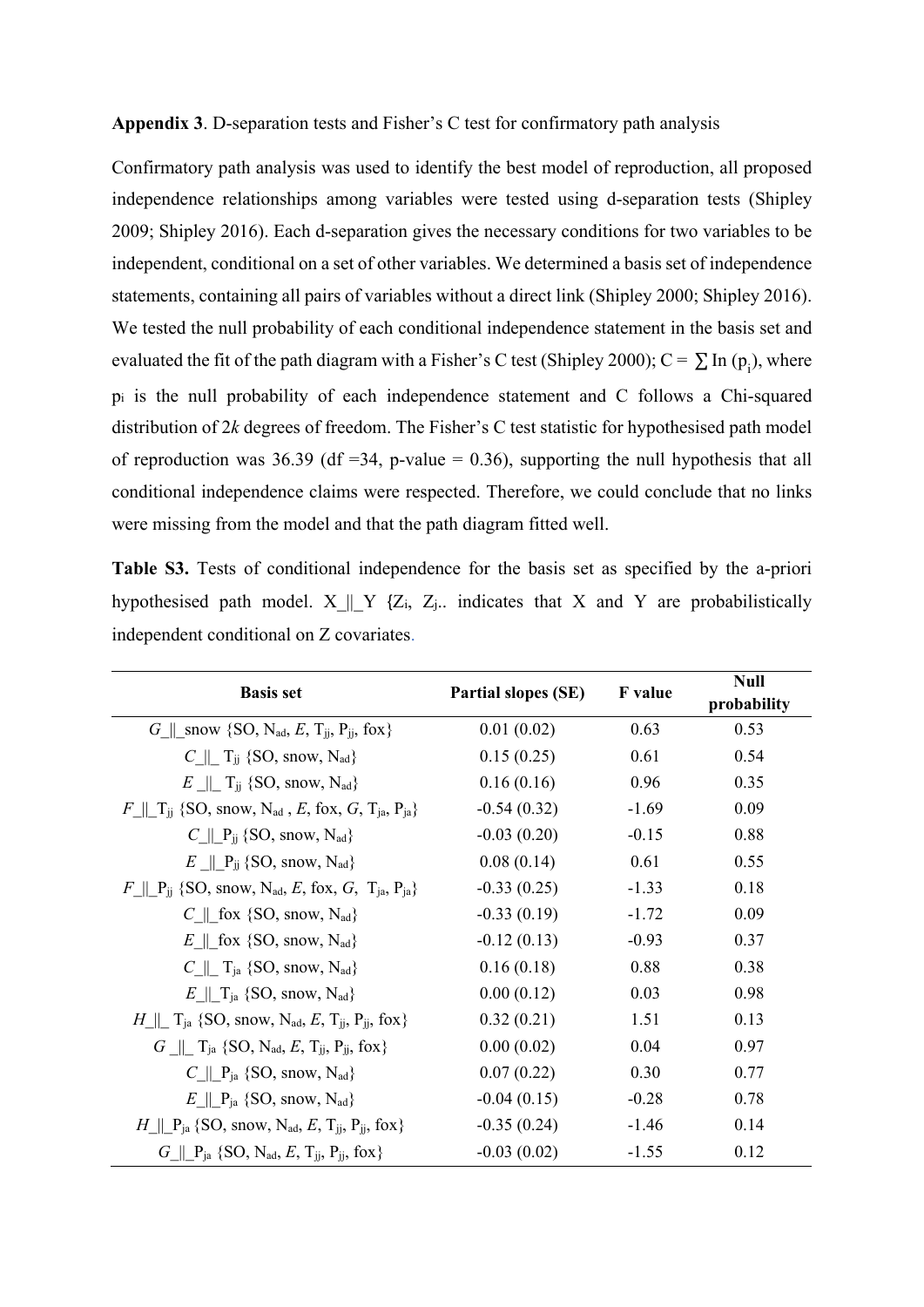## **References**

Shipley, B. (2000) A new inferential test for path models based on directed acyclic graphs. Structural Equation Modeling, 7, 206-218.

Shipley, B. (2009) Confirmatory path analysis in a generalized multilevel context. Ecology, 90, 363-368.

Shipley, B. (2016) Cause and correlation in biology: a user's guide to path analysis, structural equations and causal inference with R. Cambridge University Press.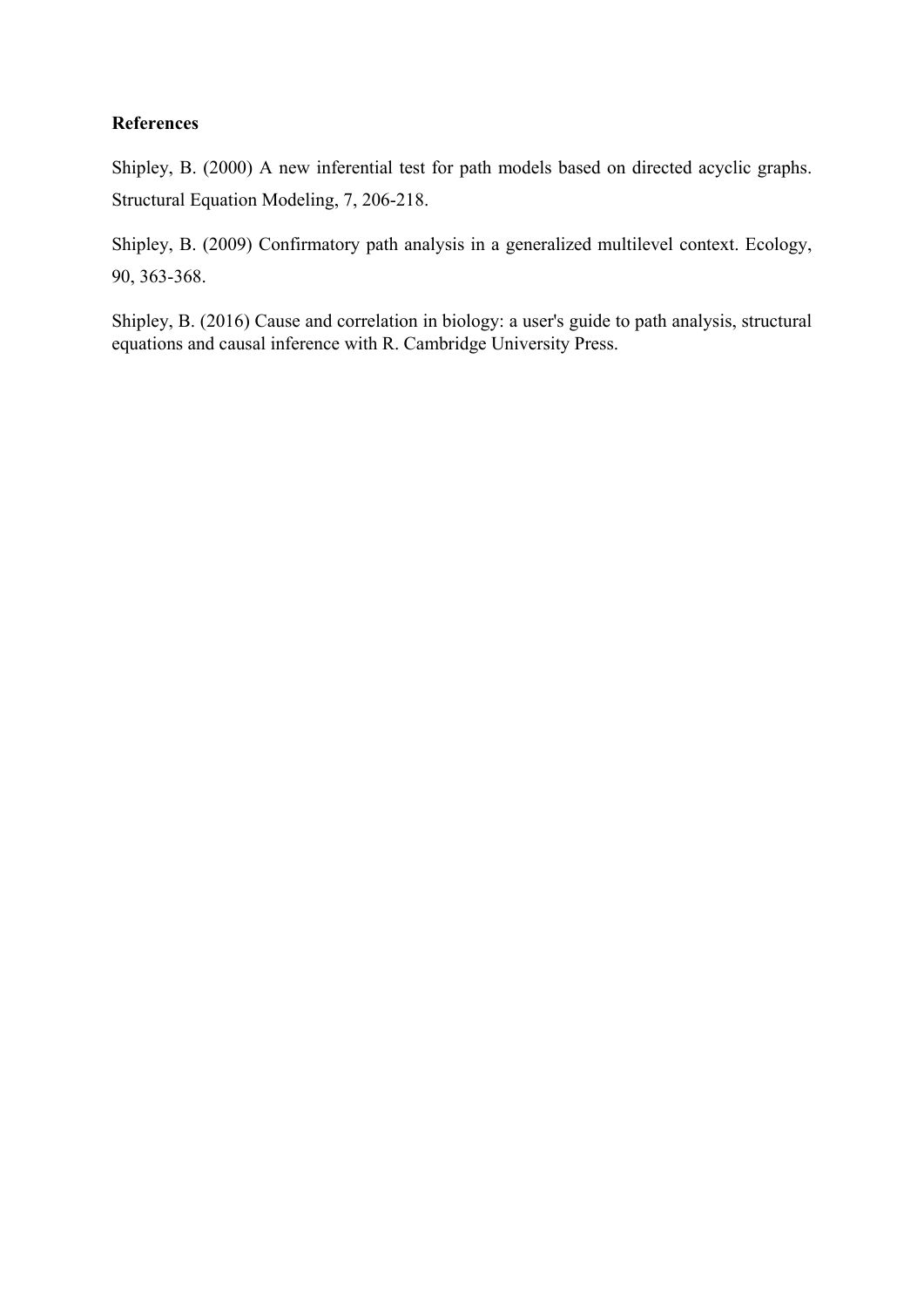**Appendix 4.** Hypothesised diagrams of the reproductive path model (included the 5 response variables; *C*, *E*, *H*, *G* and *F*) and survival ( $\phi_f$  and  $\phi_{ad}$ ) models, including all potential covariates. Candidate model sets were constructed for each response variable, with all possible combinations of covariates, and an AIC-model selection approach was used to select the bestapproximating model.



**Figure S4.1.** Hypothesised path model for reproduction with proposed links between covariates, from which a candidate model set was constructed (N.B. only one arrow is shown here for dependent parameters (i.e. *C* and *E*; *H* and *G*)).



**Figure S4.2.** Illustration of hypothesised covariate effects on survival over the annual cycle (i.e. Scotland, Helgeland and Svalbard). All possible combinations of these covariates were included in the candidate model set and compared using AIC<sub>c</sub> and analysis of deviance.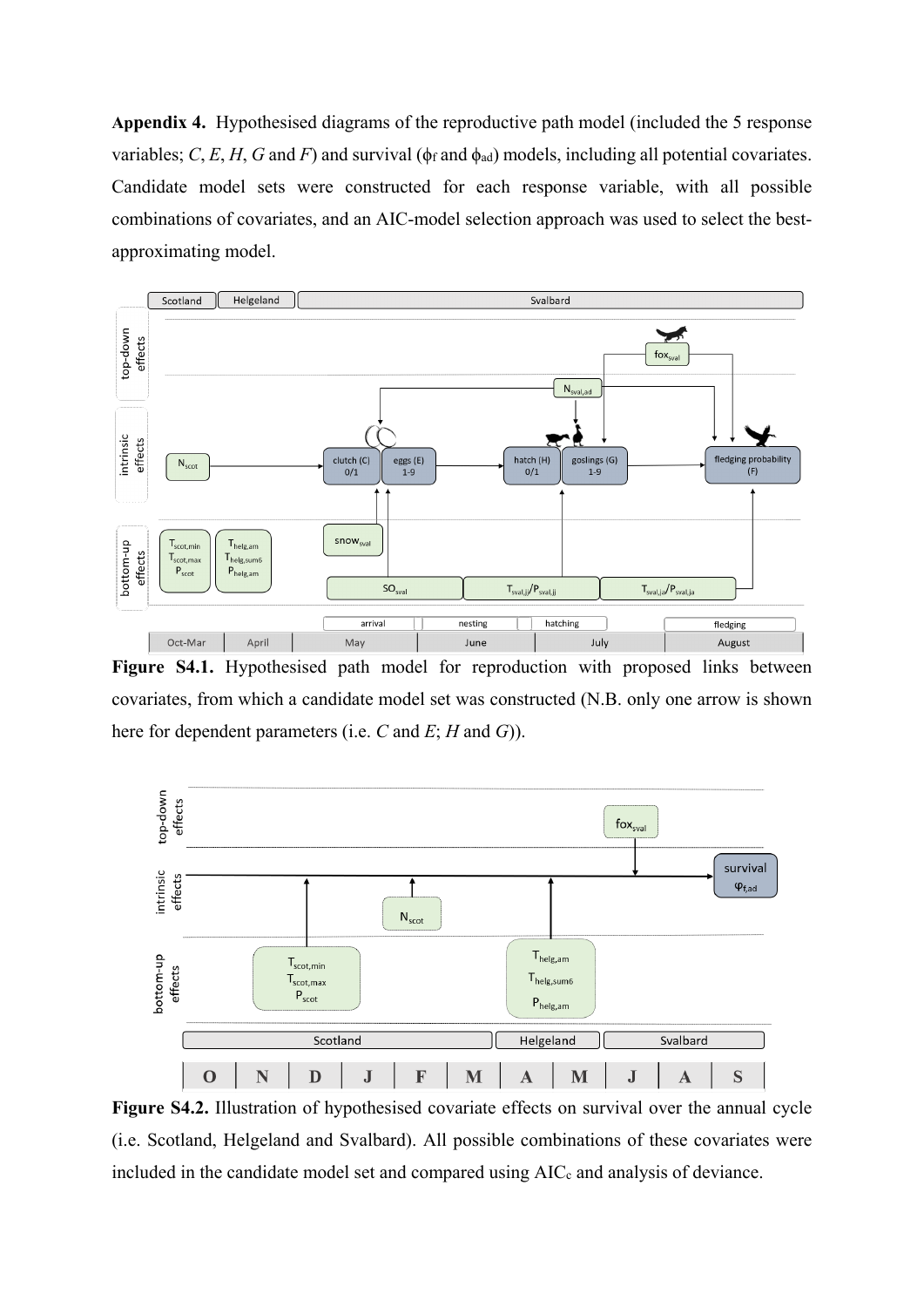**Table S4.3.** Models of vital rates including covariates used in population projection matrix analysis. Parameters describing the egg-laying phase (*C* and *E*) are not included, since this would inflate reproductive rates as both *E* and *H* are the expected number of offspring per female at different stages of the reproductive cycle.

| Par            | Model with slope coefficients and 95% confidence intervals                                                                                         |
|----------------|----------------------------------------------------------------------------------------------------------------------------------------------------|
| H              | $-0.15(-0.48, 0.18) + -0.39(-0.79, -0.01)$ SO <sub>sval</sub> $+ 0.63(0.30, 0.95)$ P <sub>helg,am</sub> $+ 0.22(-0.18, 0.61)$ T <sub>sval,ij</sub> |
| G              | $1.03(1.00,1.07) + -0.03(-0.07,-0.01)$ fox <sub>syal</sub> + -0.03(-0.07,-0.01) N <sub>syal.ad</sub>                                               |
| $\overline{F}$ | $0.03(-0.52, 0.58) + -0.17(-0.25, -0.09)G + -1.23(-1.77, -0.69)$ fox <sub>sval</sub> + -0.54(-1.12, 0.04)P <sub>sval,ja</sub>                      |
| $\Phi$ f,ad    | $0.46(0.32,0.60) + 1.56(1.41,1.71)$ age <sub>ad</sub> + $0.25(0.19,0.31)$ T <sub>scot,min</sub> + -0.058(-0.21, 0.09)N <sub>scot</sub>             |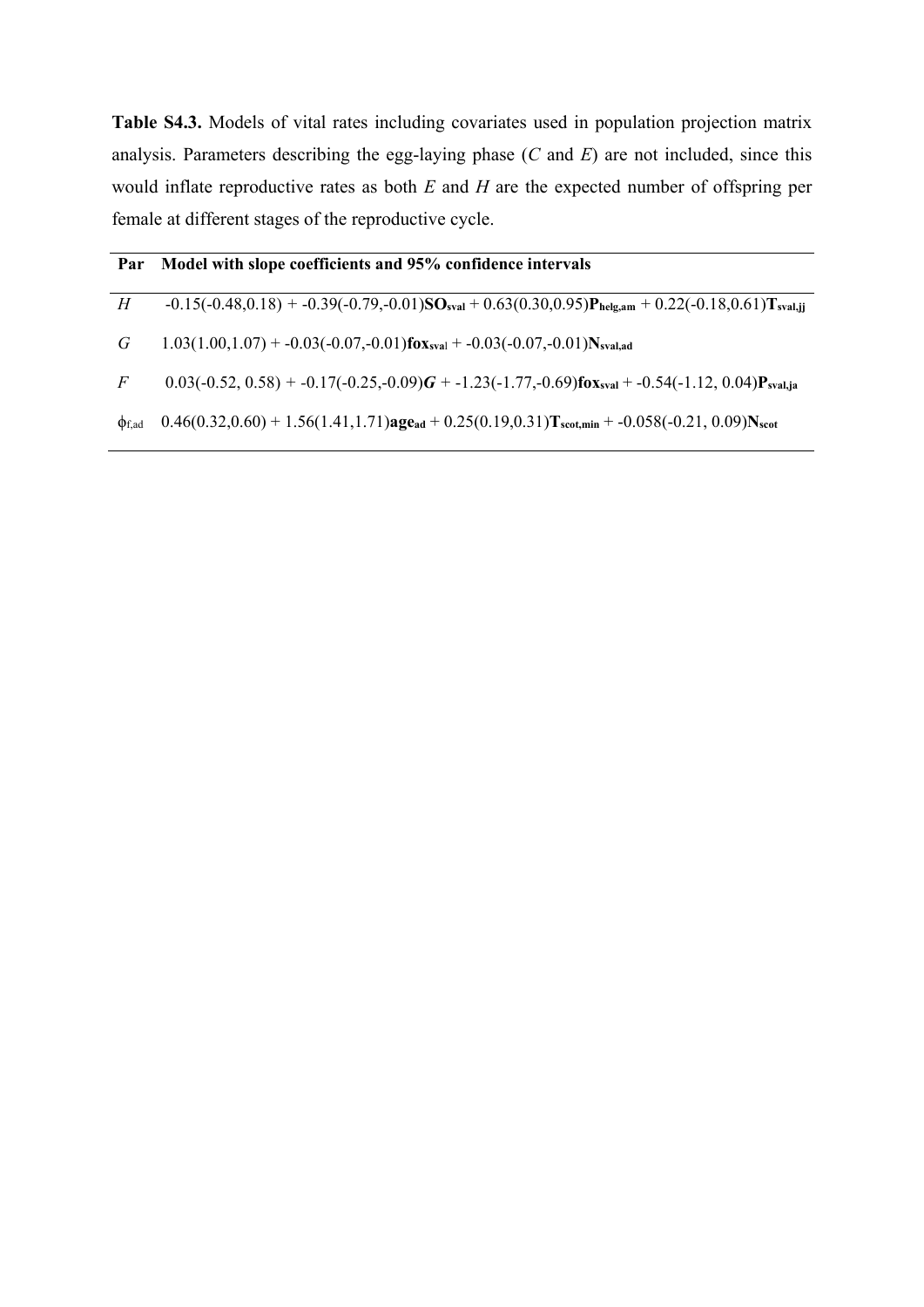#### **Appendix 5.** Model selection tables

#### **S5.1.** Reproduction: AIC-based approach

Candidate model sets for each reproductive parameter, where all models included year and id as random effects. The tables below show the mean slope coefficient for each covariate effect in the model, degrees of freedom (df), AIC adjusted for small sample size (AICc), difference in AIC<sub>c</sub> from a model and the lowest AIC<sub>c</sub> model  $(AAIC<sub>c</sub>)$  and the proportion of variance explained by the fixed effects  $(R^2)$ .

**Table S5.1.1.** *C* (clutch success). Candidate model set (8 top-ranking models) and null model for the generalised linear model of clutch success, fitted with a binomial distribution.

| $\mathbf{SO}_{\mathbf{sval}}$ | $P_{helg,am}$ | $T_{\text{scot,max}}$ | $T_{helg,am}$ | Thelg, sum6 Nsval, ad Nscot Pscot Tscot, min SnOWsval |  |      |         | df | $AIC_c$ | $\triangle AIC_c$ $\mathbb{R}^2$ |                |
|-------------------------------|---------------|-----------------------|---------------|-------------------------------------------------------|--|------|---------|----|---------|----------------------------------|----------------|
| $-0.41$                       | 0.27          | 0.25                  |               |                                                       |  |      |         | 6  | 6230.41 | 0.00                             | 0.04           |
| $-0.39$                       | 0.23          |                       |               |                                                       |  |      |         | 5  | 6230.76 | 0.35                             | 0.03           |
| $-0.36$                       |               |                       |               |                                                       |  |      |         | 4  | 6230.76 | 0.35                             | 0.02           |
| $-0.39$                       | 0.26          | 0.27                  |               | 0.22                                                  |  |      |         | 7  | 6231.27 | 0.87                             | 0.04           |
| $-0.38$                       |               | 0.20                  |               |                                                       |  |      |         | 5. | 6231.36 | 0.95                             | 0.03           |
| $-0.37$                       |               |                       |               |                                                       |  |      | $-0.17$ | 5  | 6231.52 | 1.12                             | 0.03           |
| $-0.37$                       | 0.26          | 0.27                  | 0.20          |                                                       |  |      |         | 7  | 6231.58 | 1.17                             | 0.04           |
| $-0.43$                       | 0.25          |                       |               |                                                       |  | 0.17 |         | 6  | 6231.58 | 1.18                             | 0.03           |
|                               |               |                       |               | Null model                                            |  |      |         | 3  | 6233.15 | 2.75                             | $\overline{0}$ |

**Table S5.1.2.** *E* (clutch size). Candidate model set (8 top-ranking models) and null model for the linear model of clutch size.

|         |      |               |         | SO <sub>sval</sub> Phelg,am Nscot Thelg,am Thelg,sum6 Nsval,ad Pscot Tscot,max Tscot,min SnOWsval df AICc AAICc R <sup>2</sup> |            |      |      |      |   |           |                   |                |
|---------|------|---------------|---------|--------------------------------------------------------------------------------------------------------------------------------|------------|------|------|------|---|-----------|-------------------|----------------|
| $-0.31$ | 0.31 | $-0.63$       |         |                                                                                                                                |            |      |      |      | 7 | 5742.86   | $0.00 \quad 0.15$ |                |
| $-0.31$ | 0.31 |               |         |                                                                                                                                |            |      |      |      |   | 6 5744.50 | $1.64$ 0.13       |                |
| $-0.33$ |      | $0.32 -0.71$  |         |                                                                                                                                |            |      |      | 0.11 |   | 8 5746.19 |                   | $3.34$ 0.16    |
| $-0.32$ |      | $0.31 - 0.75$ |         | $-0.12$                                                                                                                        |            |      |      |      | 8 | 5746.25   | 3.39 0.16         |                |
| $-0.31$ | 0.31 | $-0.67$       |         |                                                                                                                                |            | 0.10 |      |      | 8 | 5746.33   | 3.48 0.15         |                |
| $-0.34$ |      | $0.32 -0.73$  | $-0.11$ |                                                                                                                                |            |      |      |      | 8 | 5746.41   | 3.55 0.15         |                |
| $-0.32$ |      | $0.33 - 0.69$ |         |                                                                                                                                |            |      | 0.10 |      | 8 | 5746.42   |                   | 3.57 0.16      |
| $-0.31$ | 0.31 | $-0.68$       |         |                                                                                                                                | 0.02       |      |      |      | 8 | 5747.46   | $4.60$ $0.15$     |                |
|         |      |               |         |                                                                                                                                | Null model |      |      |      |   | 4 5752.30 | 9.45              | $\overline{0}$ |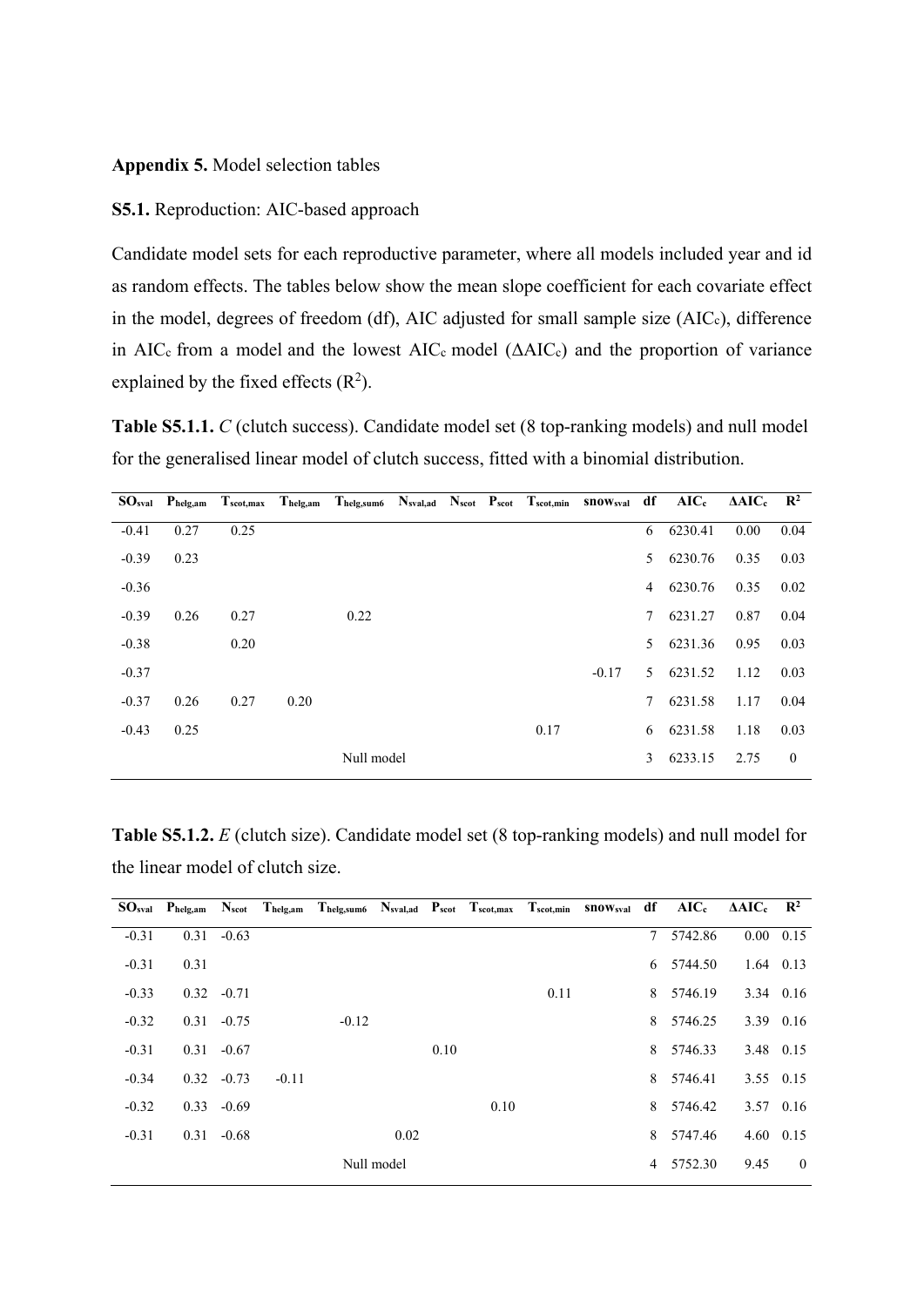|      |               | <b>Parameter</b> |                 |               | df             | $AIC_c$ | $\Delta AIC_c$ | $\mathbb{R}^2$   |
|------|---------------|------------------|-----------------|---------------|----------------|---------|----------------|------------------|
| E    | $T_{sval,jj}$ | $N_{sval,ad}$    | $f_{0X_{sval}}$ | $P_{sval,jj}$ |                |         |                |                  |
| 0.56 | 0.37          |                  |                 |               | 5              | 6216.50 | 0.00           | 0.10             |
| 0.56 |               |                  |                 |               | $\overline{4}$ | 6217.53 | 1.04           | 0.06             |
| 0.56 | 0.36          | $-0.10$          |                 |               | 6              | 6218.29 | 1.80           | 0.11             |
| 0.56 | 0.37          |                  | $-0.05$         |               | 6              | 6218.44 | 1.95           | 0.10             |
| 0.56 | 0.37          |                  |                 | $-0.00$       | 6              | 6218.50 | 2.00           | 0.10             |
| 0.56 |               | $-0.13$          |                 |               | 5              | 6219.19 | 2.70           | 0.07             |
| 0.56 |               |                  |                 | 0.11          | 5              | 6219.26 | 2.77           | 0.06             |
| 0.56 |               |                  | $-0.02$         |               | 5              | 6219.53 | 3.04           | 0.06             |
| 0.56 | 0.37          | $-0.11$          |                 | $-0.04$       | 7              | 6220.27 | 3.77           | 0.06             |
| 0.56 | 0.37          | $-0.09$          | $-0.03$         |               | 7              | 6220.28 | 3.79           | 0.11             |
|      |               | Null model       |                 |               | 3              | 6444.26 | 227.76         | $\boldsymbol{0}$ |
|      |               |                  |                 |               |                |         |                |                  |

**Table S5.1.3.** *H* (hatching success). Candidate model set (10 top-ranking models) and null model for generalised linear model of hatching success, fitted with a binomial distribution.

**Table S5.1.4.** *G* (number of goslings). Candidate model set (10 top-ranking models) and null model for generalised linear model of the number of goslings, fitted with a Poisson distribution.

|      |                      | Parameter           |               | df                   | $AIC_c$ | $\Delta AIC_c$ | $\mathbb{R}^2$ |                  |
|------|----------------------|---------------------|---------------|----------------------|---------|----------------|----------------|------------------|
| E    | N <sub>sval,ad</sub> | fox <sub>sval</sub> | $P_{sval,jj}$ | T <sub>sval,jj</sub> |         |                |                |                  |
| 0.08 | $-0.03$              | $-0.03$             |               |                      | 6       | 8928.01        | 0.00           | 0.04             |
| 0.08 | $-0.03$              | $-0.03$             |               | 0.02                 | $\tau$  | 8928.19        | 0.18           | 0.04             |
| 0.08 |                      | $-0.04$             |               | 0.03                 | 6       | 8928.82        | 0.81           | 0.04             |
| 0.09 | $-0.04$              |                     |               |                      | 5       | 8929.15        | 1.14           | 0.03             |
| 0.08 |                      | $-0.04$             |               |                      | 5       | 8929.23        | 1.23           | 0.03             |
| 0.08 | $-0.04$              | $-0.03$             | $-0.01$       |                      | $\tau$  | 8929.79        | 1.78           | 0.04             |
| 0.08 | $-0.04$              |                     |               | 0.02                 | 6       | 8930.10        | 2.09           | 0.03             |
| 0.08 |                      | $-0.04$             | $-0.00$       | 0.03                 | $\tau$  | 8930.78        | 2.77           | 0.04             |
| 0.09 | $-0.04$              |                     | $-0.01$       |                      | 6       | 8931.04        | 3.03           | 0.03             |
| 0.08 |                      | $-0.04$             | 0.01          |                      | 6       | 8931.14        | 3.13           | 0.04             |
|      |                      | Null model          |               |                      | 3       | 8990.28        | 62.27          | $\boldsymbol{0}$ |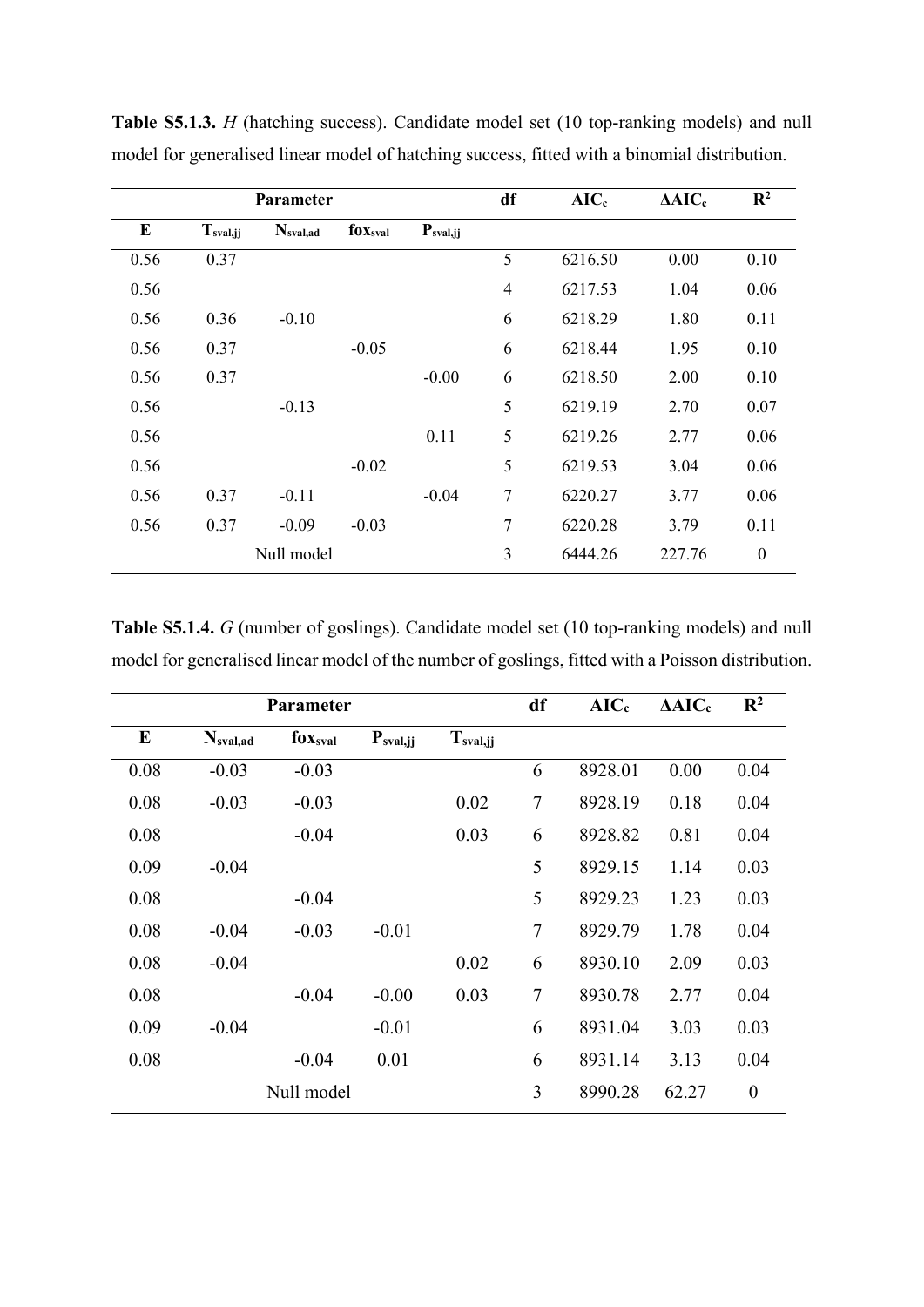## **Table S5.1.5.** F (fledging probability)

|         |                 |          | <b>Parameter</b> |               | df             | $AIC_c$ | $\Delta AIC_c$ | $\mathbb{R}^2$   |
|---------|-----------------|----------|------------------|---------------|----------------|---------|----------------|------------------|
| G       | $f_{0X_{sval}}$ | $P_{ja}$ | $N_{sval,ad}$    | $T_{sval,ja}$ |                |         |                |                  |
| $-0.17$ | $-1.23$         | $-0.54$  |                  |               | 6              | 4345.26 | 0.00           | 0.27             |
| $-0.17$ | $-1.26$         |          |                  |               | 5              | 4346.55 | 1.29           | 0.25             |
| $-0.17$ | $-1.22$         | $-0.55$  |                  | $-0.15$       | $\overline{7}$ | 4346.99 | 1.74           | 0.27             |
| $-0.17$ | $-1.24$         | $-0.54$  | 0.03             |               | 7              | 4347.26 | 2.00           | 0.27             |
| $-0.17$ | $-1.25$         |          |                  | $-0.10$       | 6              | 4348.44 | 3.19           | 0.25             |
| $-0.17$ | $-1.26$         |          | $-0.00$          |               | 6              | 4348.56 | 3.30           | 0.25             |
| $-0.17$ | $-1.25$         |          | 0.00             | $-0.10$       | $\overline{7}$ | 4350.46 | 5.20           | 0.25             |
| $-0.17$ |                 | $-0.62$  |                  |               | 5              | 4359.06 | 13.81          | 0.06             |
|         |                 |          | Null model       |               | 3              | 4375.22 | 29.97          | $\boldsymbol{0}$ |

Candidate model set (8 top-ranking models) and null model for generalised linear model of the proportion of goslings fledging, fitted with a binomial distribution.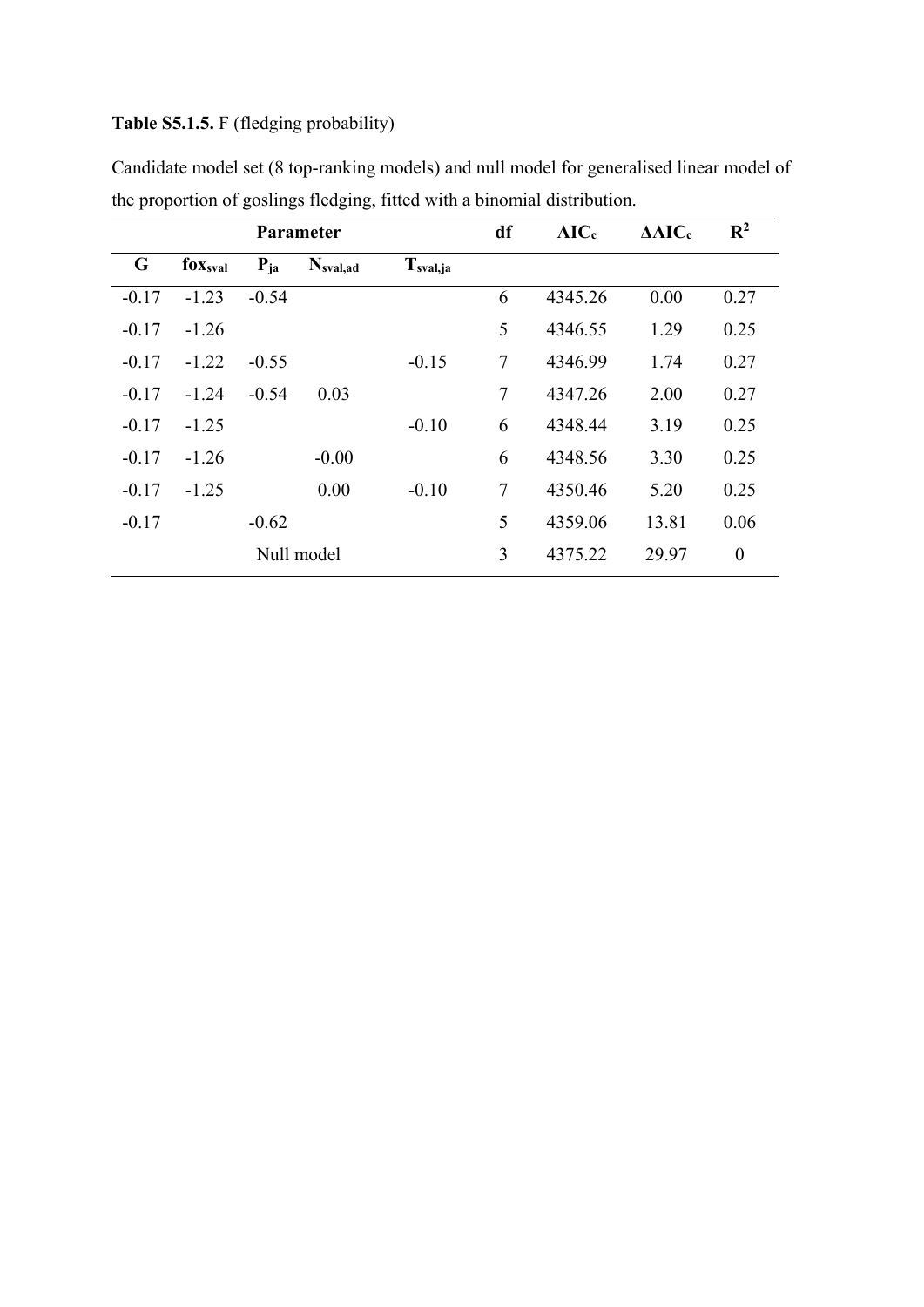## **5.2.** Reproduction: Analysis of deviance

Since several models had similar AIC<sub>c</sub> values, we used an analysis of deviance, conducted using the *afex* package in R (Singmann *et al.* 2015) to quantify the amount of variance explained by each covariate and whether the amount of explained variance was significant.

**Table S5.2.** Analysis of deviance for reproduction analyses**.** Results of the analysis of deviance are presented for each parameter, where an F statistic and P value were estimated for each covariate effect from the top-ranking model based on AIC<sub>c</sub>.

| Parameter             | Covariate             | $\boldsymbol{\mathrm{F}}$ | $\mathbf{P}$ |
|-----------------------|-----------------------|---------------------------|--------------|
| $\mathcal{C}_{0}^{0}$ | SO <sub>sval</sub>    | 6.25                      | 0.01         |
|                       | Phelg, am             | 2.95                      | 0.09         |
|                       | $T_{\text{scot,max}}$ | 2.35                      | 0.13         |
| $E_{\rm}$             | SO <sub>sval</sub>    | 14.71                     | < 0.01       |
|                       | Phelg, am             | 14.65                     | < 0.01       |
|                       | Nscot                 | 4.90                      | 0.03         |
| $H_{\rm}$             | $E_{\rm}$             | 227.79                    | < 0.01       |
|                       | $T_{sval,jj}$         | 3.04                      | 0.08         |
| $\, G \,$             | $E_{\rm}$             | 60.14                     | < 0.01       |
|                       | $N_{sval,ad}$         | 3.23                      | 0.07         |
|                       | foxsval               | 3.15                      | 0.08         |
| $\overline{F}$        | $P_{sval,ja}$         | 2.69                      | 0.07         |
|                       | $\, G \,$             | 15.63                     | < 0.01       |
|                       | foxsval               | 15.82                     | < 0.01       |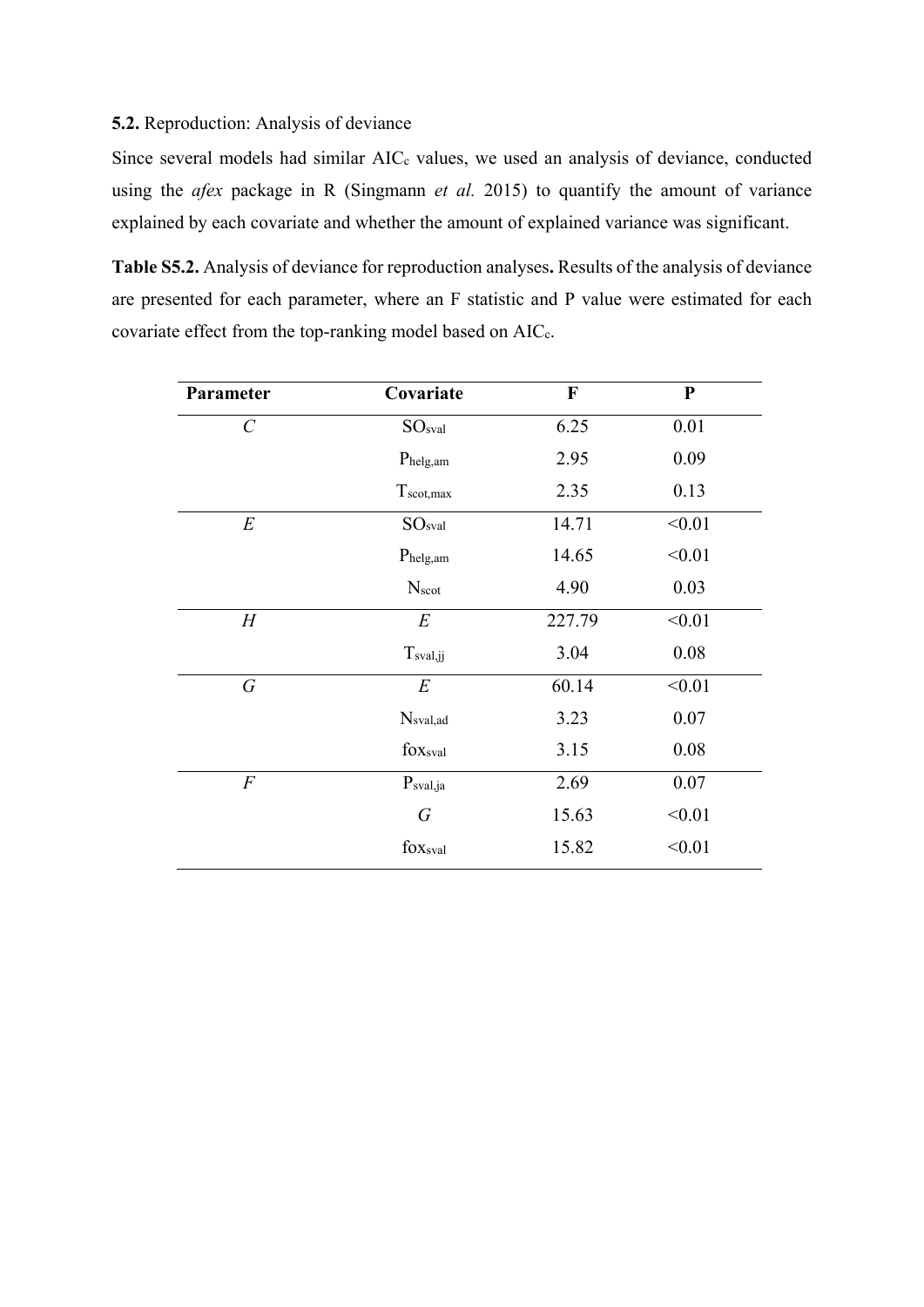Table S5.3. AIC<sub>c</sub>-based model selection for survival. Candidate model set (8 top-ranking models) and null model of apparent survival rates (all models include age class). The number of parameters for the simplest model of survival (i.e. with only age class as a predictor/null model) was 2 (par: intercept = 1, age = 1).

|                       |            |               | Parameter        |                 | npar       | $AIC_c$                  | $\Delta AIC_c$ | $\mathbf{R}^2$ |      |
|-----------------------|------------|---------------|------------------|-----------------|------------|--------------------------|----------------|----------------|------|
| $T_{\text{scot,min}}$ | $N_{scot}$ | $P_{helg,am}$ | $T_{helg, sum6}$ | $f_{0X_{sval}}$ | $P_{scot}$ |                          |                |                |      |
| 0.29                  | $-0.28$    | $-0.14$       | 0.09             | $-0.16$         |            | 7                        | 34452.41       | 0.00           | 0.58 |
| 0.27                  | $-0.25$    | $-0.15$       |                  | $-0.15$         |            | 6                        | 34457.07       | 4.65           | 0.56 |
| 0.24                  | $-0.27$    |               | 0.10             | $-0.13$         | 0.09       | 7                        | 34463.19       | 10.78          | 0.55 |
| 0.26                  | $-0.26$    |               | 0.10             | $-0.08$         |            | 6                        | 34464.07       | 11.66          | 0.54 |
| 0.29                  | $-0.25$    | $-0.10$       | 0.07             |                 | $-0.08$    | 7                        | 34464.57       | 12.16          | 0.54 |
| 0.26                  | $-0.25$    | $-0.06$       | 0.07             |                 |            | 6                        | 34465.59       | 13.18          | 0.53 |
| 0.28                  | $-0.23$    | $-0.11$       |                  |                 | $-0.08$    | 6                        | 34467.01       | 14.60          | 0.53 |
| 0.26                  | $-0.25$    |               | 0.08             |                 |            | 5                        | 34467.35       | 14.94          | 0.52 |
| 0.25                  | $-0.24$    | $-0.07$       |                  |                 |            | 5                        | 34467.82       | 15.41          | 0.52 |
| 0.26                  | $-0.25$    |               | 0.08             |                 | $-0.01$    | 6                        | 34469.24       | 16.83          | 0.52 |
| 0.23                  | $-0.25$    |               |                  | $-0.11$         | 0.08       | 6                        | 34469.45       | 17.04          | 0.52 |
| 0.25                  | $-0.24$    |               |                  | $-0.06$         |            | 5                        | 34469.92       | 17.51          | 0.51 |
| 0.24                  | $-0.23$    |               |                  |                 |            | $\overline{\mathcal{L}}$ | 34471.15       | 18.74          | 0.50 |
|                       |            |               | Null model       |                 |            | $\overline{2}$           | 34624.81       | 172.4          |      |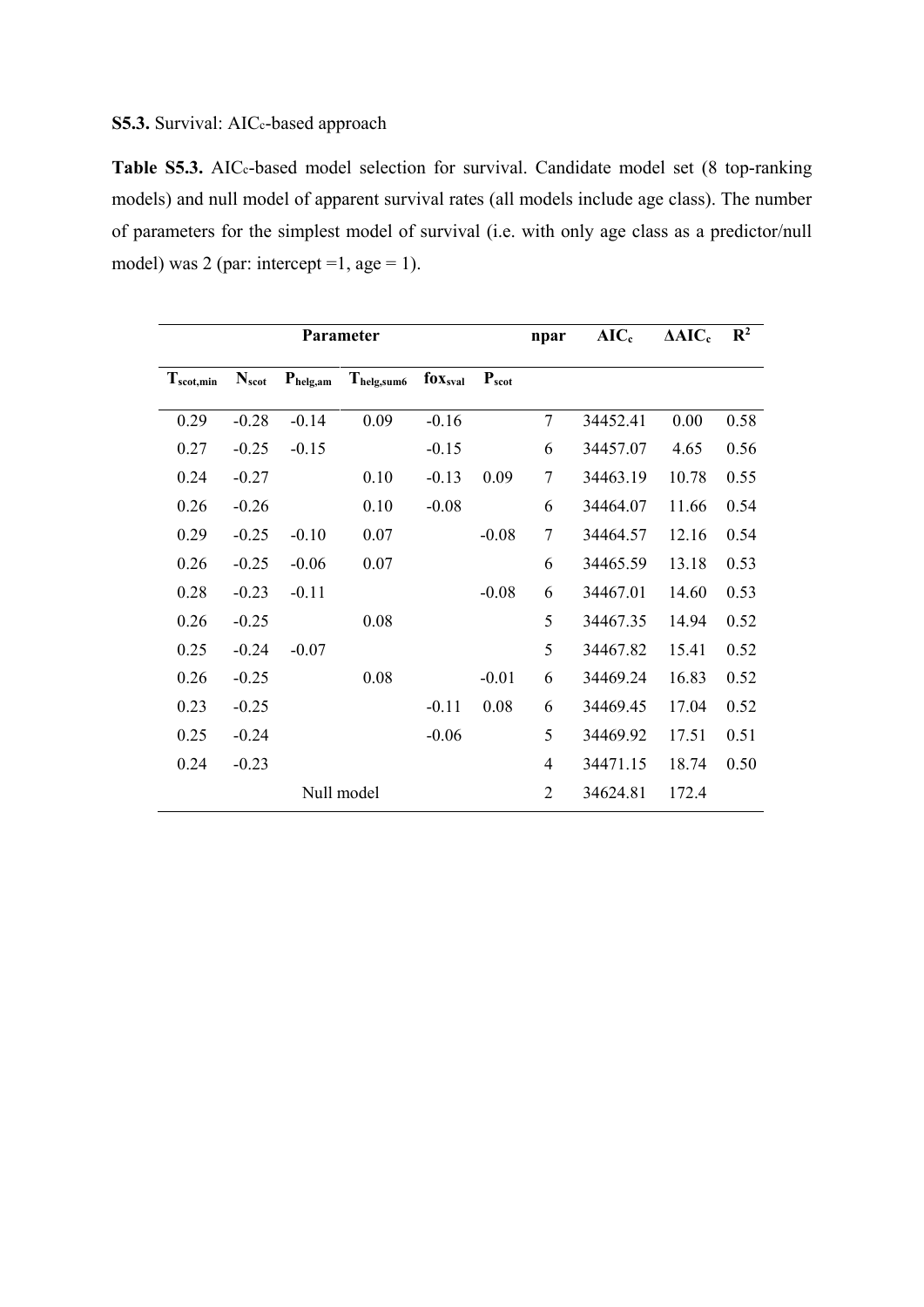#### **S5.4.** Survival: analysis of deviance

Since several models had similar  $AIC_c$  values we also performed an analysis of deviance, using the program MARK (ANODEV), to confirm that the covariates from the lowest AIC<sub>c</sub> models explained significant variation.

Table S5.4. Analysis of deviance for survival analysis. Results are presented as an R<sup>2</sup> equivalent representing the variance explained by each term, calculated by  $(\sigma^2)$ unconstrained time dependent  $-\sigma^2$ covariate)/ $\sigma^2$ unconstrained time dependent (Grosbois *et al.* 2008), with the associated P-value (P).

| Covariate             | $\mathbf{R}^2$ | P      |
|-----------------------|----------------|--------|
| $T_{\text{scot,min}}$ | 0.32           | < 0.01 |
| N <sub>scot</sub>     | 0.31           | < 0.01 |
| foxsval               | 0.04           | 0.32   |
| Thelg,sum6            | 0.04           | 0.38   |
| $P_{helg,am}$         | 0.00           | 0.82   |

**S5.5** Survival: post-hoc analysis of age-specific covariate effects on survival rates

The best additive model of survival (based on an AIC<sub>c</sub>-model selection and analysis of deviance approach) included additive effects of  $T_{\text{scot,min}}$  and  $N_{\text{scot}}$ . We tested whether the effect of  $T_{\text{scot,min}}$ and N<sub>scot</sub> differed between age classes (i.e. for fledglings or adults), using an AIC<sub>c</sub>-based approach.

Table S5.5. Post-hoc AIC<sub>c</sub>-based model selection for the best-fitting survival model with interactions between age classes and covariates. The number of parameters modelled (npar), AICc, ΔAIC<sup>c</sup> from lowest-ranking model and the percentage of annual variation in apparent survival explained by the model terms  $(R^2)$  are shown.

|                    |                | <b>Parameter</b>                 |                       | npar | $AIC_c$  | $\triangle AIC_c$ | $\mathbf{R}^2$ |
|--------------------|----------------|----------------------------------|-----------------------|------|----------|-------------------|----------------|
| $T_{\rm scot,min}$ | $N_{\rm scot}$ | age class: $T_{\text{scot,min}}$ | age class: $N_{scot}$ |      |          |                   |                |
| 0.25               | $-0.06$        |                                  | $-0.21$               | 5.   | 34466.96 | 0.00              | 0.52           |
| 0.22               | $-0.08$        | 0.04                             | $-0.19$               | 6    | 34468.71 | 1.75              | 0.52           |
| 0.15               | $-0.24$        | 0.11                             |                       | 5    | 34470.74 | 3.78              | 0.51           |
| 0.27               | $-0.13$        |                                  |                       | 4    | 34471.15 | 4.18              | 0.50           |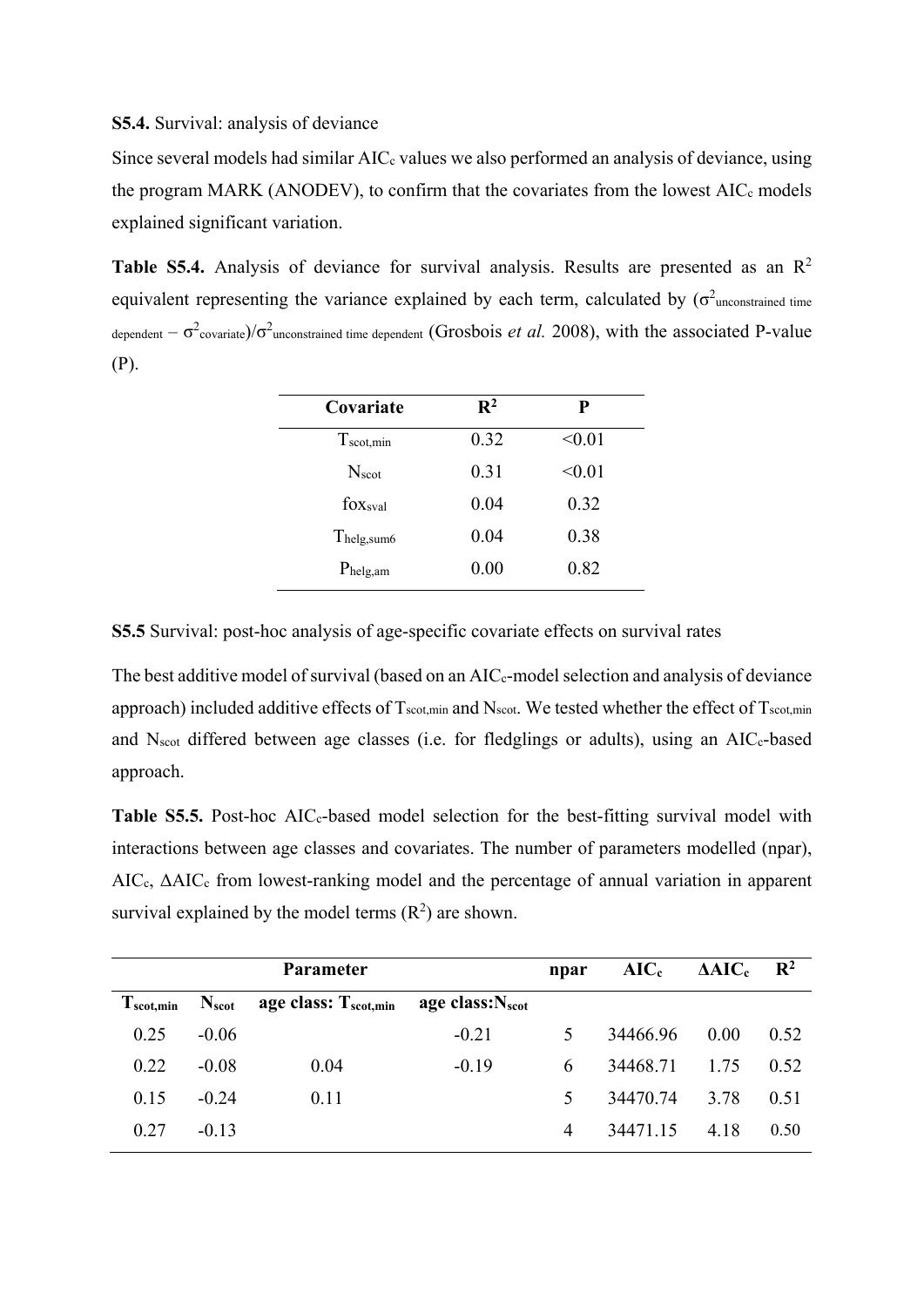### **References**

Singmann, H., Bolker, B., Westfall, J., Højsgaard, S. & Fox, J. (2015) Package 'afex' for R: Analysis of Factorial Experiments.

Grosbois, V., Gimenez, O., Gaillard, J.M., Pradel, R., Barbraud, C., Clobert, J., Møller, A. & Weimerskirch, H. (2008) Assessing the impact of climate variation on survival in vertebrate populations. Biological Reviews, 83, 357-399.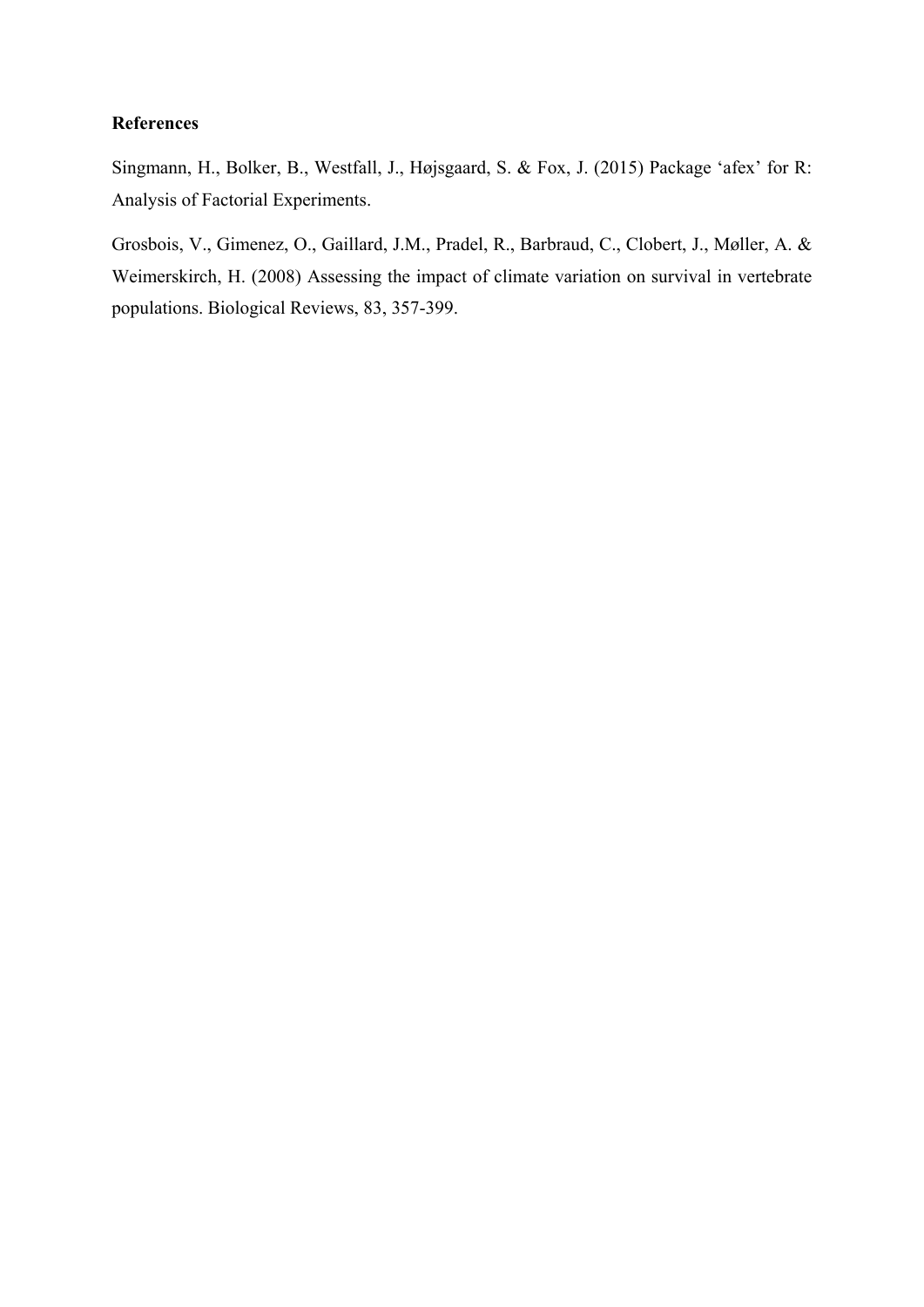**Appendix 6.** Time series of covariates from best models of reproduction and survival that do not show temporal trends (i.e. not shown in figure 5).



Figure S6. Annual mean (a) minimum (Tscot,min) and (b) maximum (Tscot,max) winter (October-March) temperature in Scotland, (c) April-May precipitation at Helgeland (Phelg,am) and mid-July to mid-August precipitation at Ny-Ålesund (Psval,ja).